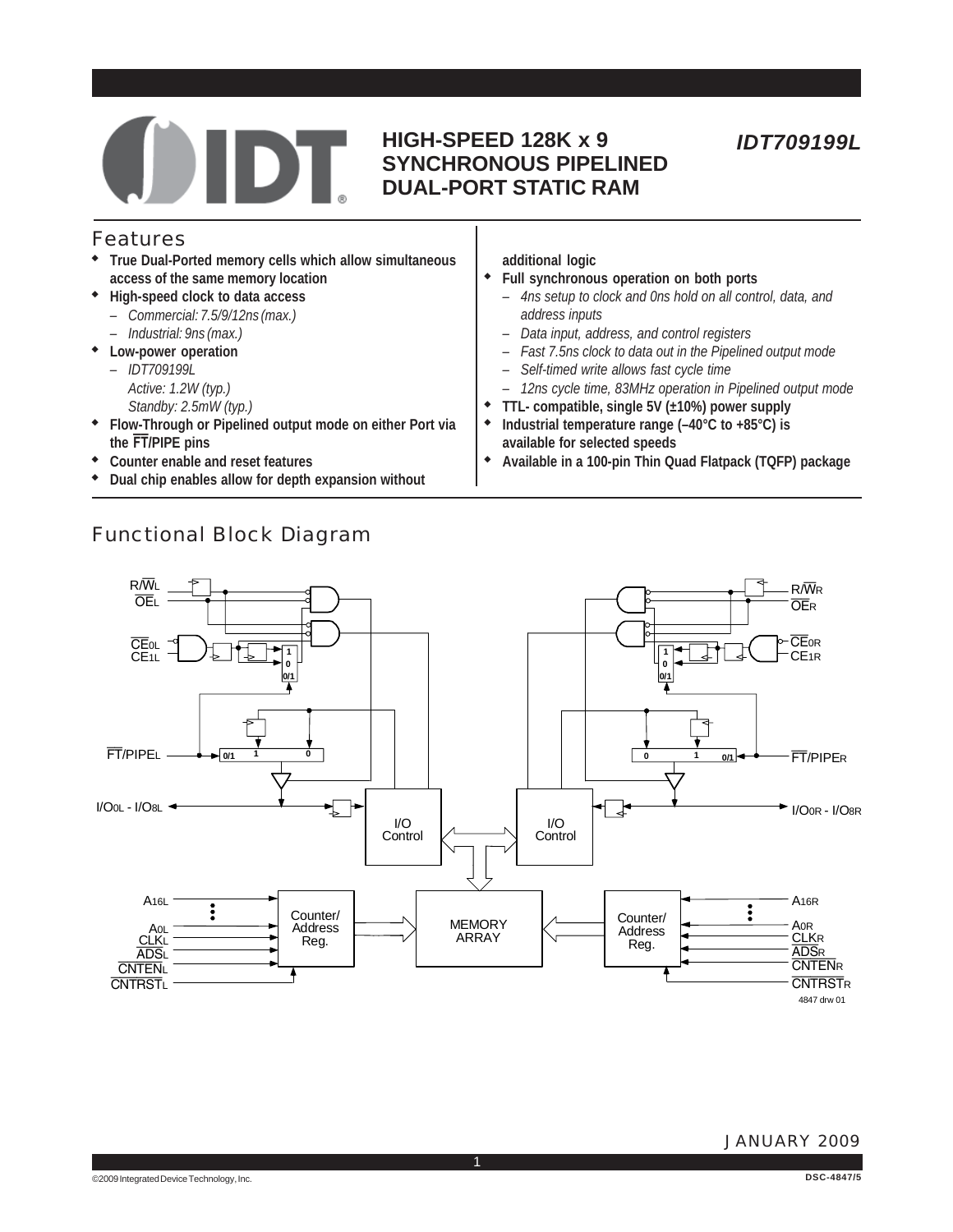#### **High-Speed 128K x 9 Synchronous Pipelined Dual-Port Static RAM Industrial and Commercial Temperature Ranges**

#### **Description**

The IDT709199 is a high-speed 128K x 9 bit synchronous Dual-Port RAM. The memory array utilizes Dual-Port memory cells to allow simultaneous access of any address from both ports. Registers on control, data, and address inputs provide minimal setup and hold times. The timing latitude provided by this approach allows systems to be designed with very short cycle times.

With an input data register, the IDT709199 has been optimized for applications having unidirectional or bidirectional data flow in bursts. An automatic power down feature, controlled by  $\overline{\text{CE}}$  and CE<sub>1</sub>, permits the on-chip circuitry of each port to enter a very low standby power mode. Fabricated using IDT's CMOS high-performance technology, these devices typically operate on only 1.2W of power.



### Pin Configurations $(1,2,3)$

- 1. All Vcc pins must be connected to power supply.
- 2. All GND pins must be connected to ground.
- 3. Package body is approximately 14mm x 14mm x 1.4mm
- 4. This package code is used to reference the package diagram.<br>5. This text does not indicate orientation of the actual part-marking
- This text does not indicate orientation of the actual part-marking.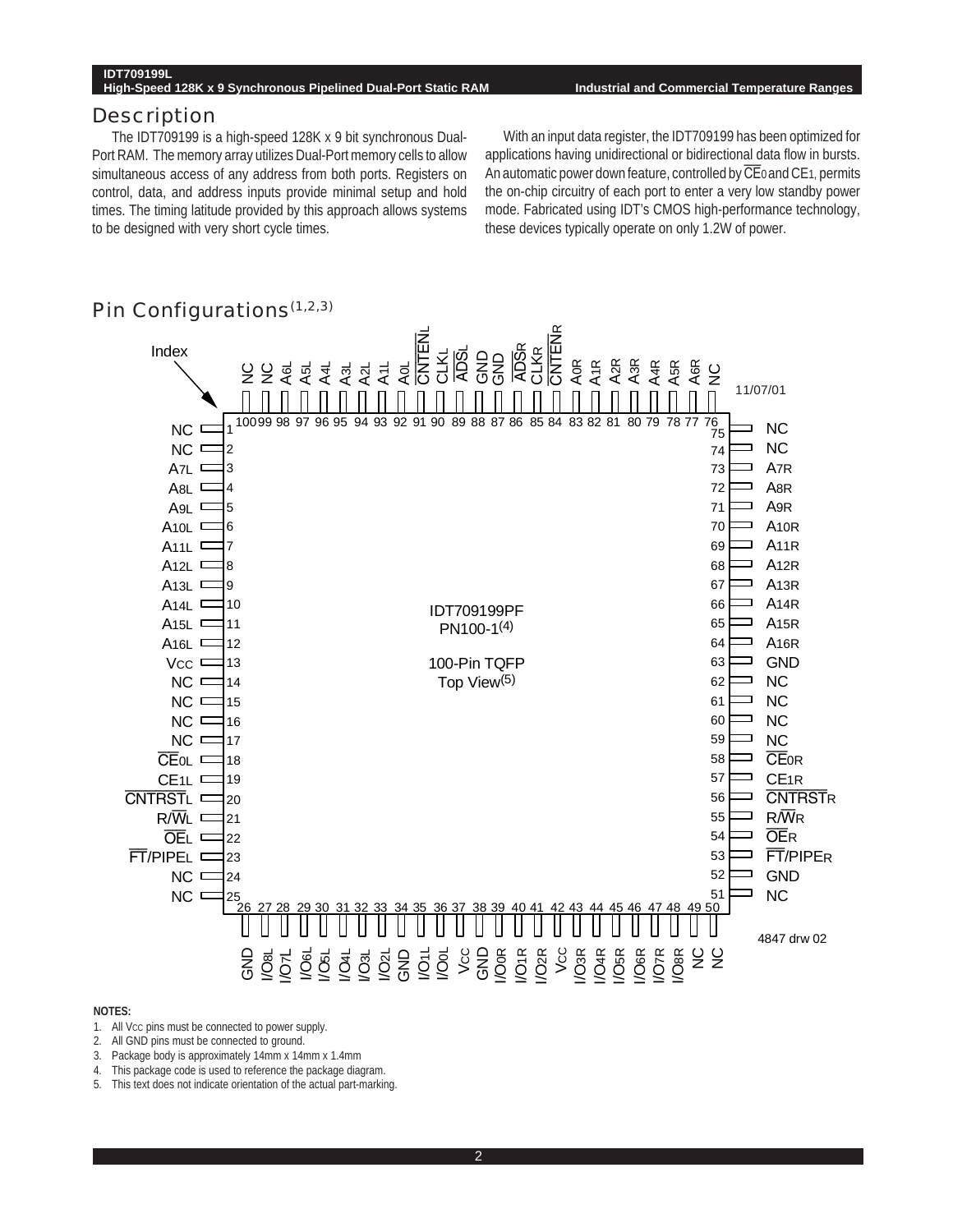#### **IDT709199L High-Speed 128K x 9 Synchronous Pipelined Dual-Port Static RAM Industrial and Commercial Temperature Ranges**

#### Pin Names

| <b>Left Port</b>  | <b>Right Port</b> | <b>Names</b>          |
|-------------------|-------------------|-----------------------|
| CEOL, CE1L        | CEOR, CE1R        | Chip Enables          |
| $R/\overline{W}$  | $R/\overline{W}R$ | Read/Write Enable     |
| <b>OE</b>         | <b>OER</b>        | <b>Output Enable</b>  |
| A01 - A161        | AOR - A16R        | Address               |
| $W$ OOL - $W$ O8L | $WO0R - WO8R$     | Data Input/Output     |
| <b>CLKL</b>       | <b>CLKR</b>       | Clock                 |
| ADS <sub>I</sub>  | <b>ADSR</b>       | <b>Address Strobe</b> |
| <b>CNTEN</b>      | <b>CNTENR</b>     | <b>Counter Enable</b> |
| <b>CNTRSTL</b>    | <b>CNTRSTR</b>    | <b>Counter Reset</b>  |
| <b>FT/PIPEL</b>   | FT/PIPER          | Flow-Through/Pipeline |
|                   | <b>Vcc</b>        | Power                 |
|                   | GND               | Ground                |

4847 tbl 01

### Truth Table I-Read/Write and Enable Control<sup>(1,2,3)</sup>

| <b>OE</b> | <b>CLK</b> | СĒ                | CE <sub>1</sub>   | $R/\overline{W}$ | $I/O0-8$       | Mode                    |
|-----------|------------|-------------------|-------------------|------------------|----------------|-------------------------|
| v<br>∧    | $\uparrow$ | Н                 | $\mathbf{v}$<br>Λ | Χ                | High-Z         | Deselected-Power Down   |
| ⋏         | ᠰ          | $\checkmark$<br>л |                   | Χ                | High-Z         | Deselected-Power Down   |
| v<br>⋏    | ᠰ          |                   | Н                 |                  | DATAN          | Write                   |
|           | $\uparrow$ |                   | Н                 | Н                | <b>DATAOUT</b> | Read                    |
| Н         | χ          |                   | Н                 | χ                | High-Z         | <b>Outputs Disabled</b> |

**NOTES:**

1. "H" = VIH, "L" = VIL, "X" = Don't Care.

2.  $\overline{ADS}$ ,  $\overline{CNTEN}$ ,  $\overline{CNTRST} = X$ .

3. OE is an asynchronous input signal.

| <b>Address</b> | <b>Previous</b><br><b>Address</b> | Addr<br><b>Used</b> | <b>CLK</b> | ads | <b>CNTEN</b> | <b>CNTRST</b> | $I/O^{(3)}$         | Mode                                                  |
|----------------|-----------------------------------|---------------------|------------|-----|--------------|---------------|---------------------|-------------------------------------------------------|
|                |                                   |                     |            |     |              |               |                     |                                                       |
| Χ              | v                                 |                     |            | Χ   | χ            |               | D <sub>V</sub> O(0) | Counter Reset to Address 0                            |
| An             | v<br>∧                            | An                  | ∧          | (4) | Χ            | Н             | D <sub>V</sub> O(n) | <b>External Address Utilized</b>                      |
| An             | Ap                                | Ap                  |            | н   | Н            | н             | DVO(p)              | External Address Blocked—Counter Disabled (Ap reused) |
| Χ              | Ap                                | $Ap + 7$            | 木          | Н   | (5)          |               | $DI/O(p+1)$         | Counter Enable-Internal Address Generation            |

### Truth Table II-Address Counter Control<sup>(1,2,6)</sup>

#### **NOTES:**

1. "H" = VIH, "L" = VIL, "X" = Don't Care.

2.  $CE0$  and  $OE = VIL$ ;  $CE1$  and  $R/W = VIH$ .

3. Outputs configured in Flow-Through Output mode: if outputs are in Pipelined mode the data out will be delayed by one cycle.

4. ADS is independent of all other signals including CE0 and CE1.

5. The address counter advances if CNTEN = VIL on the rising edge of CLK, regardless of all other signals including CE0 and CE1.

6. While an external address is being loaded ( $\overline{ADS} = VIL$ ),  $R\overline{W} = VIH$  is recommended to ensure data is not written arbitrarily.

4847 tbl 02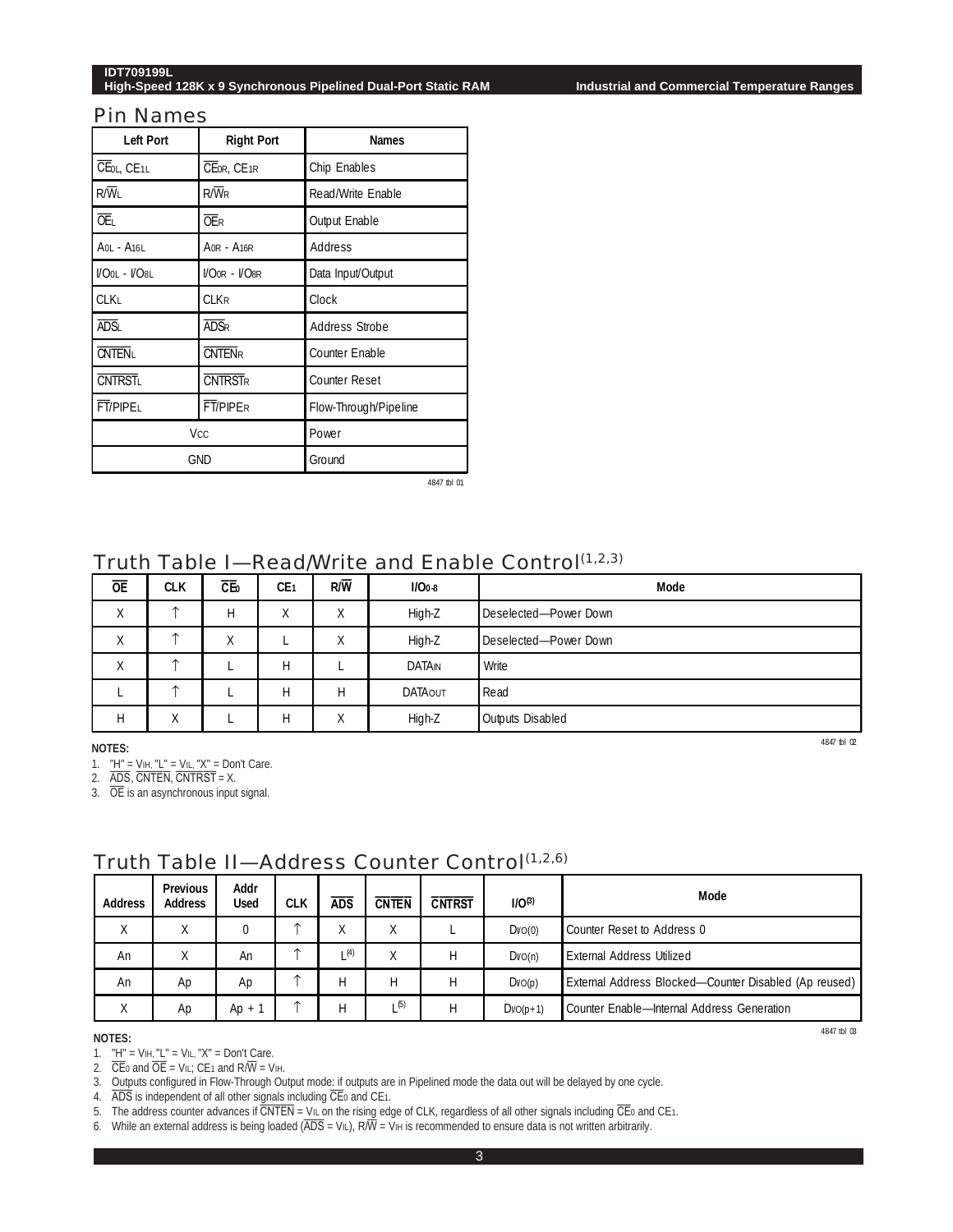**High-Speed 128K x 9 Synchronous Pipelined Dual-Port Static RAM Industrial and Commercial Temperature Ranges**

### Recommended Operating Temperature and Supply Voltage Conditions

| Grade      | <b>Ambient</b><br>Temperature <sup>(2)</sup> | <b>GND</b> | Vcc           |
|------------|----------------------------------------------|------------|---------------|
| Commercial | $0^{\circ}$ C to +70 $^{\circ}$ C            | 0V         | $5.0V + 10\%$ |
| Industrial | $-40^{\circ}$ C to $+85^{\circ}$ C           | 0V         | $5.0V + 10\%$ |

**NOTES:**

1. This is the parameter TA. This is the "instant on" case temperature.

# Recommended DC Operating

| Symbol                | Parameter          | Min.         | Typ.     | Max.        | Unit |
|-----------------------|--------------------|--------------|----------|-------------|------|
| <b>V<sub>CC</sub></b> | Supply Voltage     | 4.5          | 5.0      | 5.5         | V    |
| <b>GND</b>            | Ground             | 0            | $\theta$ | 0           | ٧    |
| Vін                   | Input High Voltage | 2.2          |          | $6.0^{(1)}$ | ٧    |
| VIL                   | Input Low Voltage  | $-0.5^{(2)}$ |          | 0.8         | ٧    |

#### **NOTES:**

4847 tbl 04

4847 tbl 06

1. VTERM must not exceed Vcc + 10%.

2.  $VIL \ge -1.5V$  for pulse width less than 10ns.

## Capacitance<sup>(1)</sup>

 $(TA = +25\degree C, f = 1.0MHz)$ 

| Symbol                          | <b>Parameter</b>          | Conditions <sup>(2)</sup> | Max. | <b>Unit</b> |
|---------------------------------|---------------------------|---------------------------|------|-------------|
| Cin                             | Input Capacitance         | $V_{IN} = 3dV$            |      | рŀ          |
| C <sub>OUT</sub> <sup>(3)</sup> | <b>Output Capacitance</b> | $V$ OUT = $3dV$           | 10   | рŀ          |

#### **NOTES:**

- 1. These parameters are determined by device characterization, but are not production tested.
- 2. 3dV references the interpolated capacitance when the input and output switch from 0V to 3V or from 3V to 0V.
- 3. COUT also references CI/O.

### Absolute Maximum Ratings(1)

| Symbol                   | Rating                                            | Commercial<br>& Industrial | Unit        |
|--------------------------|---------------------------------------------------|----------------------------|-------------|
| $V$ TERM $^{(2)}$        | <b>Terminal Voltage</b><br>with Respect<br>to GND | $-0.5$ to $+7.0$           | ٧           |
| TBIAS                    | Temperature<br><b>Under Bias</b>                  | $-55$ to $+125$            | $\rm ^{0}C$ |
| <b>T</b> st <sub>G</sub> | Storage<br>Temperature                            | $-65$ to $+150$            | $\rm ^{0}C$ |
| <b>IOUT</b>              | DC Output<br>Current                              | 50                         | mA          |

**NOTES:**

1. Stresses greater than those listed under ABSOLUTE MAXIMUM RATINGS may cause permanent damage to the device. This is a stress rating only and functional operation of the device at these or any other conditions above those indicated in the operational sections of this specification is not implied. Exposure to absolute maximum rating conditions for extended periods may affect reliability.

2. VTERM must not exceed Vcc + 10% for more than 25% of the cycle time or 10ns maximum, and is limited to  $\leq$  20mA for the period of VTERM  $\geq$  Vcc + 10%.

### DC Electrical Characteristics Over the Operating Temperature Supply Voltage Range (Vcc = 5.0V ± 10%)

|        |                                      |                                                                                                                                | 709199L |      |      |
|--------|--------------------------------------|--------------------------------------------------------------------------------------------------------------------------------|---------|------|------|
| Symbol | Parameter                            | <b>Test Conditions</b>                                                                                                         | Min.    | Max. | Unit |
| L      | Input Leakage Current <sup>(1)</sup> | $Vcc = 5.5V$ , $V_{IN} = 0V$ to $Vcc$                                                                                          |         |      | μA   |
| ILO    | Output Leakage Current               | $\overline{CE}$ <sub>0</sub> = V <sub>IH</sub> or CE <sub>1</sub> = V <sub>IL</sub> , V <sub>OUT</sub> = 0V to V <sub>CC</sub> |         |      | μA   |
| VOL    | Output Low Voltage                   | $\text{IoL} = +4\text{mA}$                                                                                                     |         | 0.4  |      |
| VOH    | Output High Voltage                  | $IOH = -4mA$                                                                                                                   | 2.4     |      |      |

#### **NOTE:**

1. At Vcc  $\leq$  2.0V input leakages are undefined.

4847 tbl 05

4847 tbl 07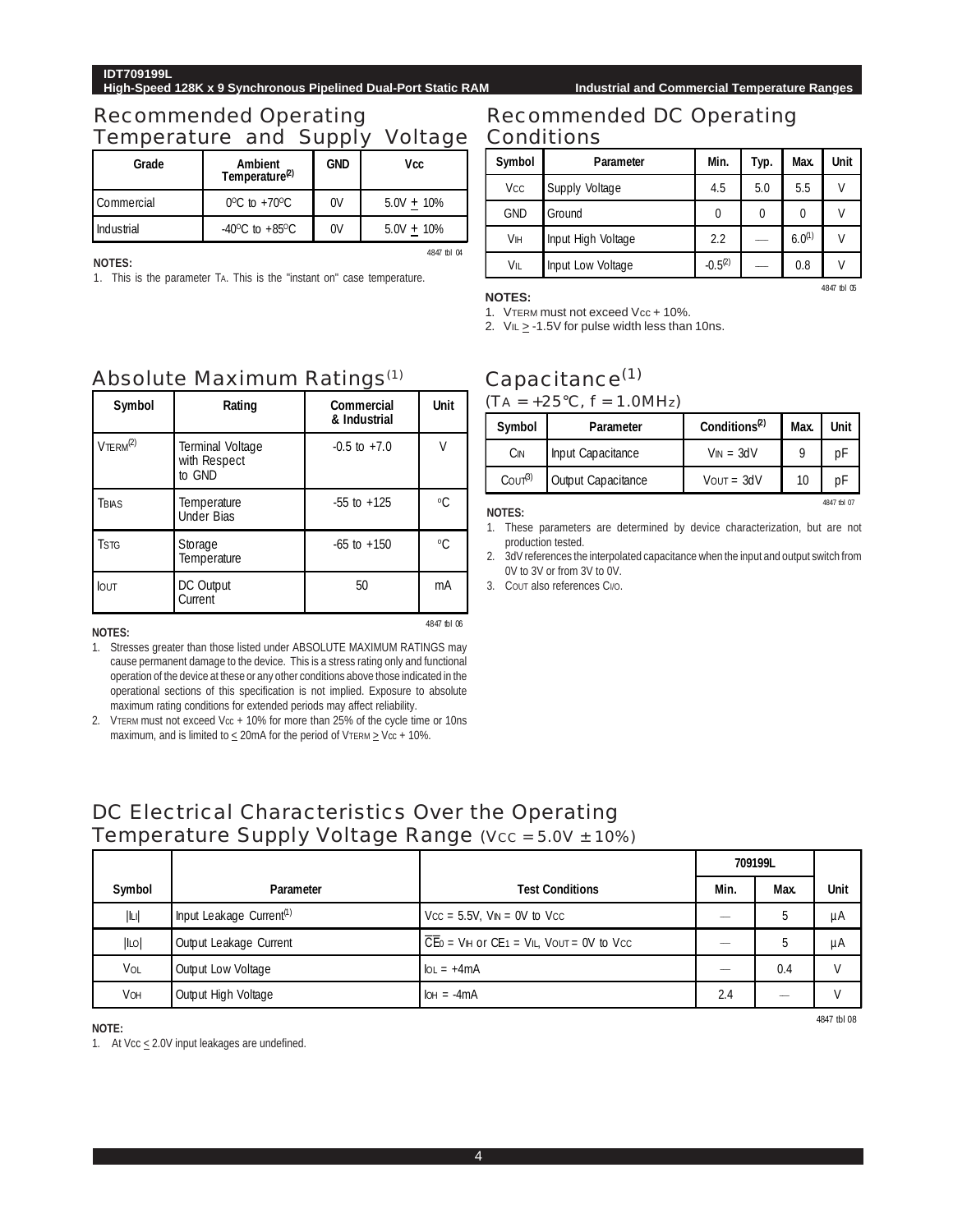### DC Electrical Characteristics Over the Operating Temperature and Supply Voltage Range $^{(3)}$  (Vcc = 5V ± 10%)

|                          |                                       |                                                                                                                                               |                |   |                      | 709199L7<br>Com'l Only | 709199L9<br>Com'l<br>& Ind |      | 709199L12         | Com'l Only |             |
|--------------------------|---------------------------------------|-----------------------------------------------------------------------------------------------------------------------------------------------|----------------|---|----------------------|------------------------|----------------------------|------|-------------------|------------|-------------|
| Symbol                   | Parameter                             | <b>Test Condition</b>                                                                                                                         | <b>Version</b> |   | Type. <sup>(4)</sup> | Max.                   | Type <sub>4</sub>          | Max. | Type <sub>4</sub> | Max.       | <b>Unit</b> |
| $_{\text{ICC}}$          | <b>Dynamic Operating</b><br>Current   | $\overline{C}$ EL and $\overline{C}$ ER= VIL                                                                                                  | COM'L          |   | 275                  | 465                    | 250                        | 400  | 230               | 355        | mA          |
|                          | (Both Ports Active)                   | <b>Outputs Disabled</b><br>$f = fMAX(1)$                                                                                                      | <b>IND</b>     | L |                      |                        | 300                        | 430  |                   |            |             |
| ISB1                     | Standby Current<br>(Both Ports - TTL  | $\overline{CE}$ = $\overline{CE}$ R = VIH                                                                                                     | COM'L          |   | 95                   | 150                    | 80                         | 135  | 70                | 110        | mA          |
|                          | Level Inputs)                         | $f = fMAX(1)$                                                                                                                                 | <b>IND</b>     |   |                      |                        | 95                         | 160  |                   |            |             |
| SB2                      | Standby Current<br>(One Port - TTL    | $\overline{CE}^nA^n = VIL$ and<br>$\overline{CE}$ "B" = $V\mathbb{H}^{(3)}$                                                                   | COM'L          |   | 200                  | 295                    | 175                        | 275  | 150               | 240        | mA          |
|                          | Level Inputs)                         | <b>Active Port Outputs</b><br>Disabled, $f=fMAX^{(1)}$                                                                                        | <b>IND</b>     |   |                      |                        | 195                        | 295  |                   |            |             |
| SB3                      | Full Standby Current<br>(Both Ports - | Both Ports CER and                                                                                                                            | COM'L          |   | 0.5                  | 3.0                    | 0.5                        | 3.0  | 0.5               | 3.0        | mA          |
|                          | CMOS Level Inputs)                    | $\overline{CE}$ > Vcc - 0.2V<br>$VN > VCC - 0.2V$ or<br>$VIN < 0.2V, f = 0^{(2)}$                                                             | <b>IND</b>     |   |                      |                        | 0.5                        | 6.0  |                   |            |             |
| $\overline{\text{1SB4}}$ | <b>Full Standby Current</b>           | $\overline{\text{CE}}$ A" $\leq$ 0.2V and                                                                                                     | COM'L          | L | 190                  | 290                    | 170                        | 270  | 140               | 225        | mA          |
|                          | (One Port -<br>CMOS Level Inputs)     | $\overline{CE}$ "B" > VCC - 0.2V <sup>(5)</sup><br>$VN > VCC - 0.2V$ or<br>VIN $\leq$ 0.2V, Active Port<br>Outputs Disabled, $f = fMAX^{(1)}$ | <b>IND</b>     |   |                      |                        | 190                        | 290  |                   |            |             |

4847 tbl 09

**NOTES:**

.

1. At f = fMAX, address and control lines (except Output Enable) are cycling at the maximum frequency clock cycle of 1/tcvc, using "AC TEST CONDITIONS" at input levels of GND to 3V.

2. f = 0 means no address, clock, or control lines change. Applies only to input at CMOS level standby.

3. Port "A" may be either left or right port. Port "B" is the opposite from port "A".

4. Vcc = 5V, TA = 25°C for Typ, and are not production tested. I**CC DC**(f=0) = 150mA (Typ).

5. CEX = VIL means CE0X = VIL and CE1X = VIH CEX = VIH means CE0X = VIH or CE1X = VIL CE $x \le 0.2V$  means CEox  $\le 0.2V$  and CE1x  $\ge$  Vcc - 0.2V  $\overline{CE}$ x  $\geq$  Vcc - 0.2V means  $\overline{CE}$ ox  $\geq$  Vcc - 0.2V or CE1x  $\leq$  0.2V

"X" represents "L" for left port or "R" for right port.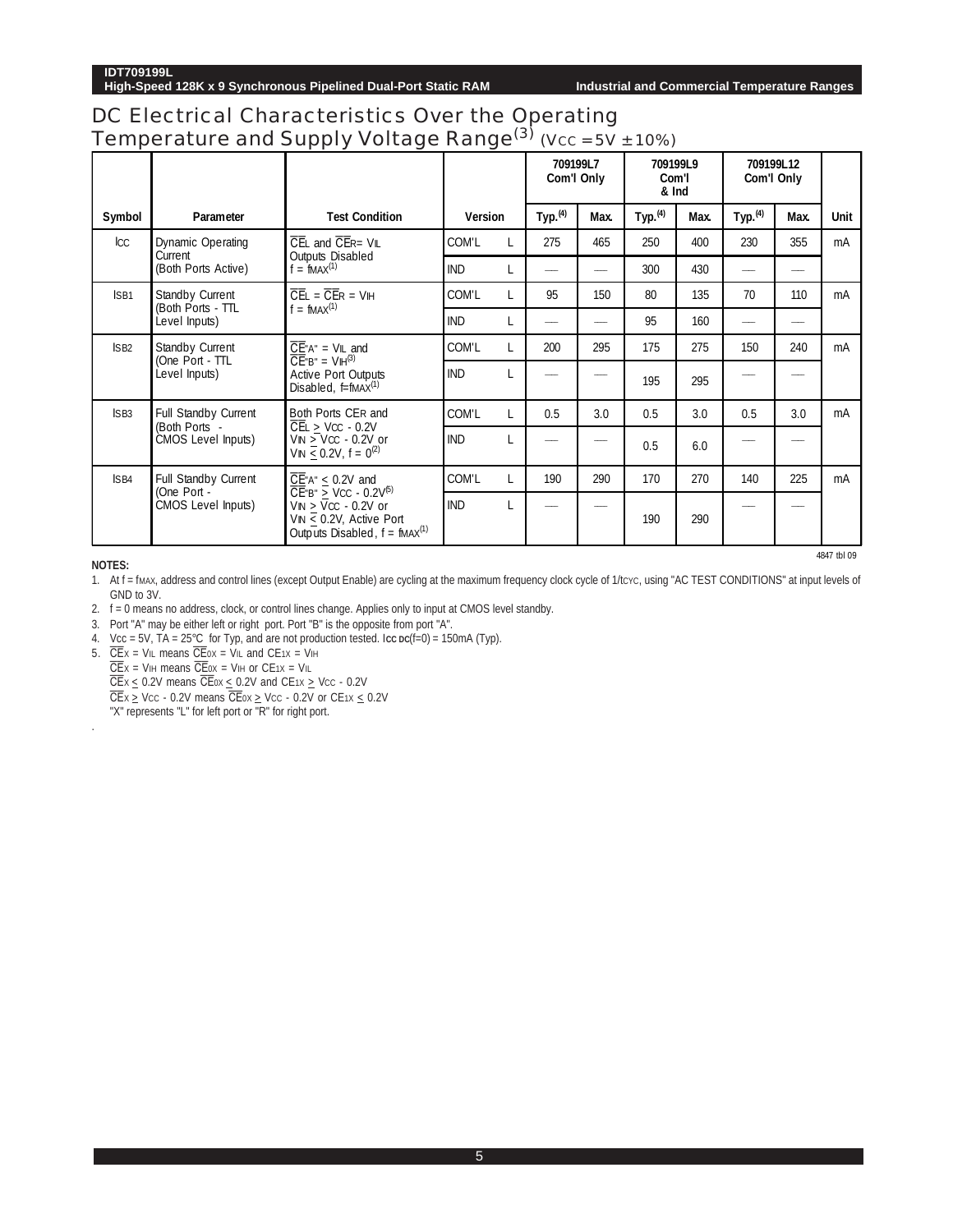#### **IDT709199L High-Speed 128K x 9 Synchronous Pipelined Dual-Port Static RAM Industrial and Commercial Temperature Ranges**

#### AC Test Conditions

| Input Pulse Levels            | GND to 3.0V       |
|-------------------------------|-------------------|
| Input Rise/Fall Times         | 3ns Max.          |
| Input Timing Reference Levels | 1.5V              |
| Output Reference Levels       | 1.5V              |
| Output Load                   | Figures 1,2 and 3 |

4847 tbl 10



**Figure 3. Typical Output Derating (Lumped Capacitive Load).**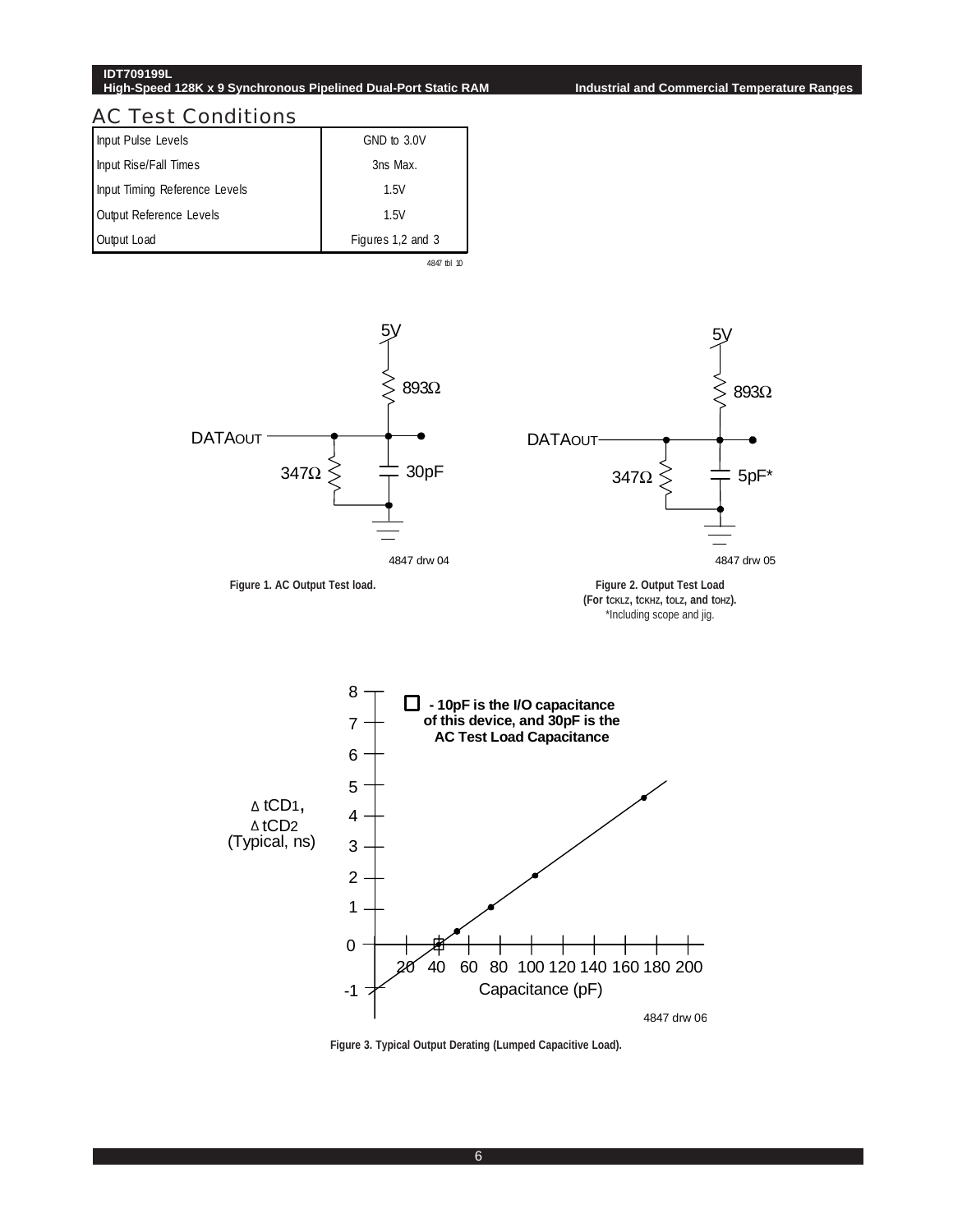### AC Electrical Characteristics Over the Operating Temperature Range (Read and Write Cycle Timing)<sup>(3)</sup> (Vcc = 5V  $\pm$  10%, TA = 0°C to +70°C)

|                    |                                                   |                          | 709199L7<br>Com'l Only   |                          | 709199L9<br>Com'l<br>& Ind | 709199L12<br>Com'l Only         |                          |             |  |
|--------------------|---------------------------------------------------|--------------------------|--------------------------|--------------------------|----------------------------|---------------------------------|--------------------------|-------------|--|
| Symbol             | Parameter                                         | Min.                     | Max.                     | Min.                     | Max.                       | Min.                            | Max.                     | Unit        |  |
| tcyc1              | Clock Cycle Time (Flow-Through) <sup>(2)</sup>    | 22                       | $\overline{\phantom{0}}$ | 25                       | $\overline{\phantom{0}}$   | 30                              | $\overline{\phantom{0}}$ | ns          |  |
| tcyc <sub>2</sub>  | Clock Cycle Time (Pipelined) <sup>(2)</sup>       | 12                       | $\overline{\phantom{0}}$ | 15                       |                            | 20                              |                          | ns          |  |
| tCH <sub>1</sub>   | Clock High Time (Flow-Through) <sup>(2)</sup>     | 7.5                      | $\hspace{0.05cm}$        | 12                       | $\overline{\phantom{0}}$   | 12                              |                          | ns          |  |
| tcl 1              | Clock Low Time (Flow-Through) <sup>(2)</sup>      | 7.5                      |                          | 12                       | $\overline{\phantom{0}}$   | 12                              |                          | ns          |  |
| tch <sub>2</sub>   | Clock High Time (Pipelined) <sup>(2)</sup>        | 5                        | $\overline{\phantom{0}}$ | 6                        | $\overline{\phantom{0}}$   | 8                               | $\overline{\phantom{0}}$ | ns          |  |
| tcL2               | Clock Low Time (Pipelined) <sup>(2)</sup>         | 5                        |                          | 6                        | $\overline{\phantom{0}}$   | 8                               |                          | ns          |  |
| tr                 | Clock Rise Time                                   |                          | 3                        | $\overline{\phantom{0}}$ | 3                          |                                 | 3                        | ns          |  |
| tF                 | Clock Fall Time                                   | $\overline{\phantom{0}}$ | 3                        | $\overline{\phantom{0}}$ | 3                          | $\overline{\phantom{m}}$        | 3                        | ns          |  |
| tsa                | Address Setup Time                                | 4                        | $\overline{\phantom{0}}$ | 4                        | $\overline{\phantom{a}}$   | 4                               | $\overline{\phantom{0}}$ | ns          |  |
| tна                | Address Hold Time                                 | 0                        |                          | $\mathbf{1}$             |                            | 1                               |                          | ns          |  |
| tsc                | Chip Enable Setup Time                            | 4                        | $\overline{\phantom{0}}$ | 4                        | $\overline{\phantom{0}}$   | $\overline{4}$                  |                          | ns          |  |
| tнс                | Chip Enable Hold Time                             | 0                        |                          | $\mathbf{1}$             | $\overline{\phantom{0}}$   | $\mathbf{1}$                    |                          | ns          |  |
| tsw                | R/W Setup Time                                    | 4                        | $\overline{\phantom{0}}$ | $\overline{4}$           |                            | 4                               |                          | ns          |  |
| tнw                | $R/\overline{W}$ Hold Time                        | 0                        |                          | $\mathbf{1}$             | $\overline{\phantom{0}}$   | $\mathbf{1}$                    |                          | ns          |  |
| tsd                | Input Data Setup Time                             | 4                        |                          | 4                        | $\overline{\phantom{a}}$   | 4                               | $\overline{\phantom{0}}$ | ns          |  |
| tнd                | Input Data Hold Time                              | 0                        | $\overline{\phantom{0}}$ | $\mathbf{1}$             | $\overline{\phantom{0}}$   | 1                               | $\overline{\phantom{0}}$ | ns          |  |
| tsad               | ADS Setup Time                                    | 4                        | $\overline{\phantom{a}}$ | 4                        |                            | 4                               |                          | ns          |  |
| thad               | ADS Hold Time                                     | 0                        | $\overline{\phantom{0}}$ | $\mathbf{1}$             | $\overline{\phantom{0}}$   | $\mathbf{1}$                    |                          | ns          |  |
| tscn               | CNTEN Setup Time                                  | 4                        |                          | 4                        | $\overline{\phantom{0}}$   | 4                               | $\overline{\phantom{0}}$ | ns          |  |
| thcn               | CNTEN Hold Time                                   | 0                        |                          | $\mathbf{1}$             | $\overline{\phantom{0}}$   | $\mathbf{1}$                    |                          | ns          |  |
| tsrst              | CNTRST Setup Time                                 | 4                        | $\overline{\phantom{0}}$ | 4                        | $\overline{\phantom{0}}$   | $\overline{4}$                  | $\overline{\phantom{0}}$ | ns          |  |
| <b>THRST</b>       | CNTRST Hold Time                                  | 0                        | $\frac{1}{2}$            | $\mathbf{1}$             | $\overline{\phantom{0}}$   | 1                               |                          | ns          |  |
| toe                | Output Enable to Data Valid                       |                          | 9                        |                          | 12                         |                                 | 12                       | ns          |  |
| tolz               | Output Enable to Output Low-Z <sup>(1)</sup>      | $\overline{2}$           |                          | $\overline{2}$           | $\overline{\phantom{0}}$   | $\overline{2}$                  |                          | ns          |  |
| tohz               | Output Enable to Output High-Z <sup>(1)</sup>     | 1                        | $\overline{7}$           | $\mathbf{1}$             | $\overline{7}$             | 1                               | $\overline{7}$           | ns          |  |
| tc <sub>D1</sub>   | Clock to Data Valid (Flow-Through) <sup>(2)</sup> |                          | 18                       |                          | 20                         |                                 | 25                       | ns          |  |
| tc <sub>D2</sub>   | Clock to Data Valid (Pipelined) <sup>(2)</sup>    |                          | 7.5                      |                          | 9                          |                                 | 12                       | ns          |  |
| tDC                | Data Output Hold After Clock High                 | $\overline{2}$           | $\overline{\phantom{0}}$ | $\overline{2}$           | $\overline{\phantom{0}}$   | $\overline{2}$                  | $\overline{\phantom{0}}$ | ns          |  |
| tckhz              | Clock High to Output High-Z <sup>(1)</sup>        | $\overline{2}$           | 9                        | $\overline{2}$           | 9                          | $\overline{2}$                  | 9                        | ns          |  |
| tcklz              | Clock High to Output Low-Z(1)                     | $\overline{2}$           | $\overline{\phantom{0}}$ | $\overline{2}$           |                            | $\overline{2}$                  | -                        | ns          |  |
| Port-to-Port Delay |                                                   |                          |                          |                          |                            |                                 |                          |             |  |
| towdd              | Write Port Clock High to Read Data Delay          | $\overline{\phantom{0}}$ | 28                       | $\overline{\phantom{0}}$ | 35                         |                                 | 40                       | ns          |  |
| tccs               | Clock-to-Clock Setup Time                         |                          | $10$                     | $\overline{\phantom{m}}$ | 15                         | $\overbrace{\qquad \qquad }^{}$ | 15                       | ns          |  |
| 10T                |                                                   |                          |                          |                          |                            |                                 |                          | 4847 tbl 11 |  |

**NOTES:**

1. Transition is measured 0mV from Low or High-impedance voltage with the Output Test Load (Figure 2). This parameter is guaranteed by device characterization, but is not production tested.

2. The Pipelined output parameters (tcyc2, tcp2) to either the Left or Right ports when FT/PIPE = VIH. Flow-Through parameters (tcyc1, tcp1) apply when FT/PIPE = VIL for that port.

3. All input signals are synchronous with respect to the clock except for the asynchronous Output Enable (OE), FT/PIPER and FT/PIPEL.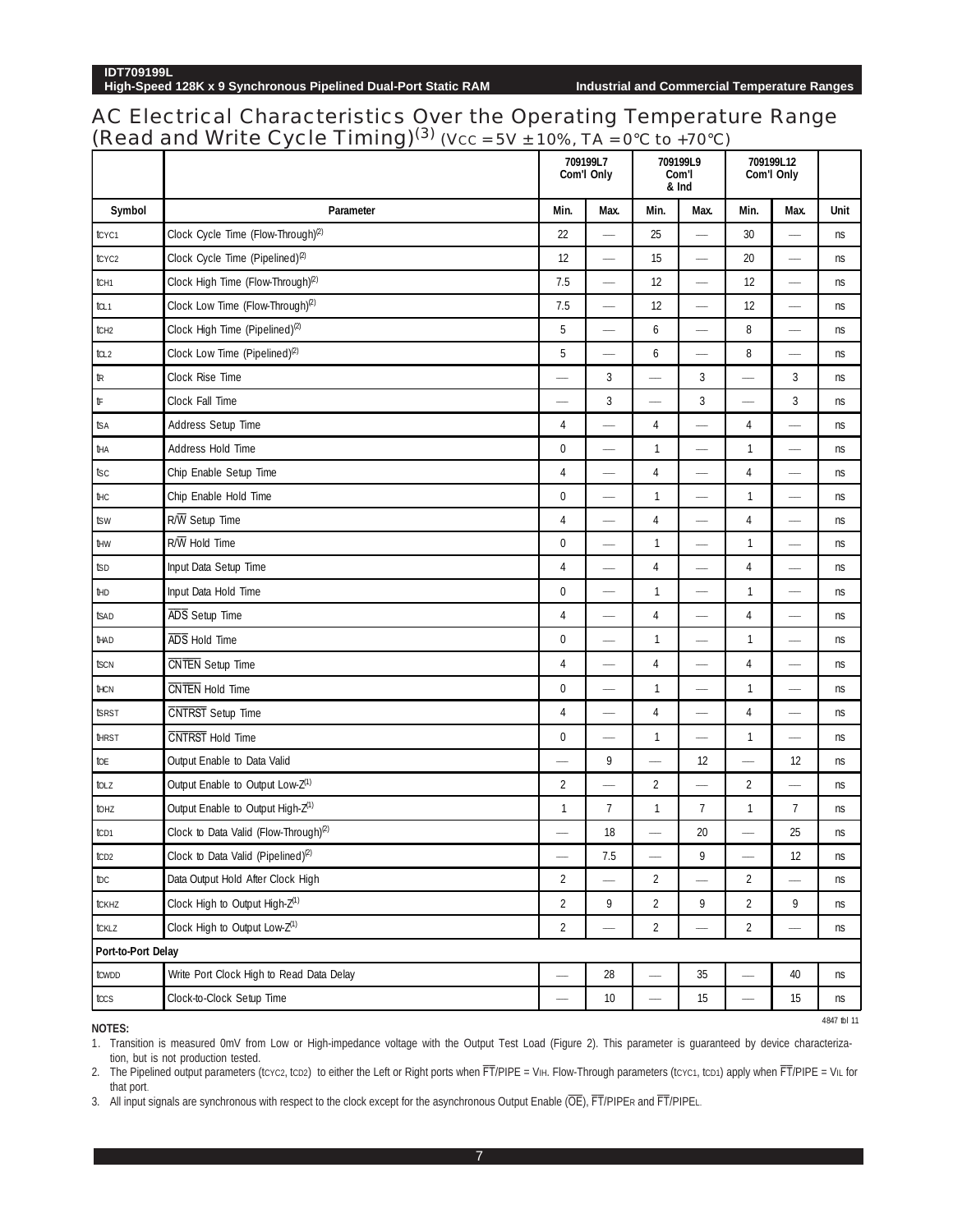Timing Waveform of Read Cycle for Flow-Through Output ( $\overline{FT}/$ PIPE" $X'' = V/L$ )<sup>(3,6)</sup>



Timing Waveform of Read Cycle for Pipelined Operation  $(\overline{FT}/PIPE''x'' = VHH)^{(3,6)}$ 



- 1. Transition is measured 0mV from Low or High-impedance voltage with the Output Test Load (Figure 2).
- 2.  $\overline{OE}$  is asynchronously controlled; all other inputs are synchronous to the rising clock edge.<br>3.  $\overline{ADS} = VIL$ ,  $\overline{CNTEN}$  and  $\overline{CNTRST} = VIH$ .
- $\overline{ADS} = \overline{ViL}$ ,  $\overline{CNTEN}$  and  $\overline{CNTRST} = ViH$ .
- 4. The output is disabled (High-Impedance state) by  $\overline{CE}0 = VH$  or CE1 = VIL following the next rising edge of the clock. Refer to Truth Table 1.
- 5. Addresses do not have to be accessed sequentially since  $\overline{ADS} =$  VIL constantly loads the address on the rising edge of the CLK; numbers
- are for reference use only. 6. "X" here denotes Left or Right port. The diagram is with respect to that port.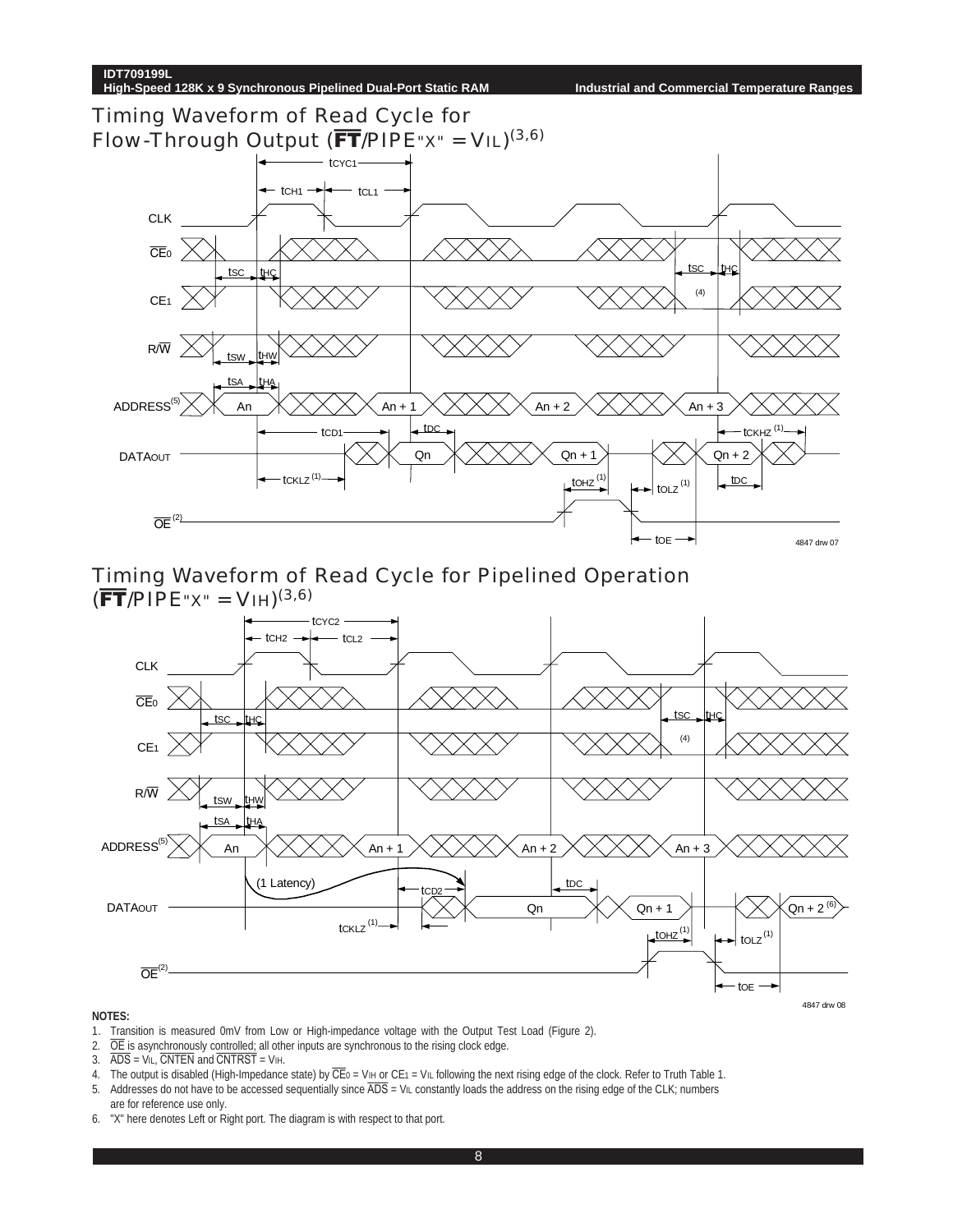Timing Waveform of a Bank Select Pipelined Read<sup>(1,2)</sup>



Timing Waveform of Write with Port-to-Port Flow-Through Read(4,5,7)



- 1. B1 Represents Bank #1; B2 Represents Bank #2. Each Bank consists of one IDT709199 for this waveform, and are setup for depth expansion in this example. ADDRESS( $B1$ ) = ADDRESS( $B2$ ) in this situation.
- 2.  $\overline{OE}$  and  $\overline{ADS}$  = VIL; CE1(B1), CE1(B2), R/W, CNTEN, and CNTRST = VIH.
- 3. Transition is measured 0mV from Low or High-impedance voltage with the Output Test Load (Figure 2).
- 4.  $\overline{CE}$  and  $\overline{ADS}$  = V<sub>IL</sub>; CE<sub>1</sub>,  $\overline{CNTEN}$ , and  $\overline{CNTRST}$  = V<sub>IH</sub>.
- 5.  $\overline{OE}$  = ViL for the Right Port, which is being read from.  $\overline{OE}$  = ViH for the Left Port, which is being written to.
- 6. If tccs  $\leq$  maximum specified, then data from right port READ is not valid until the maximum specified for tcwpp. If tccs > maximum specified, then data from right port READ is not valid until tccs + tcp1. tcwpp does not apply in this case.
- 7. All timing is the same for both Left and Right ports. Port "A" may be either Left or Right port. Port "B" is the opposite from Port "A".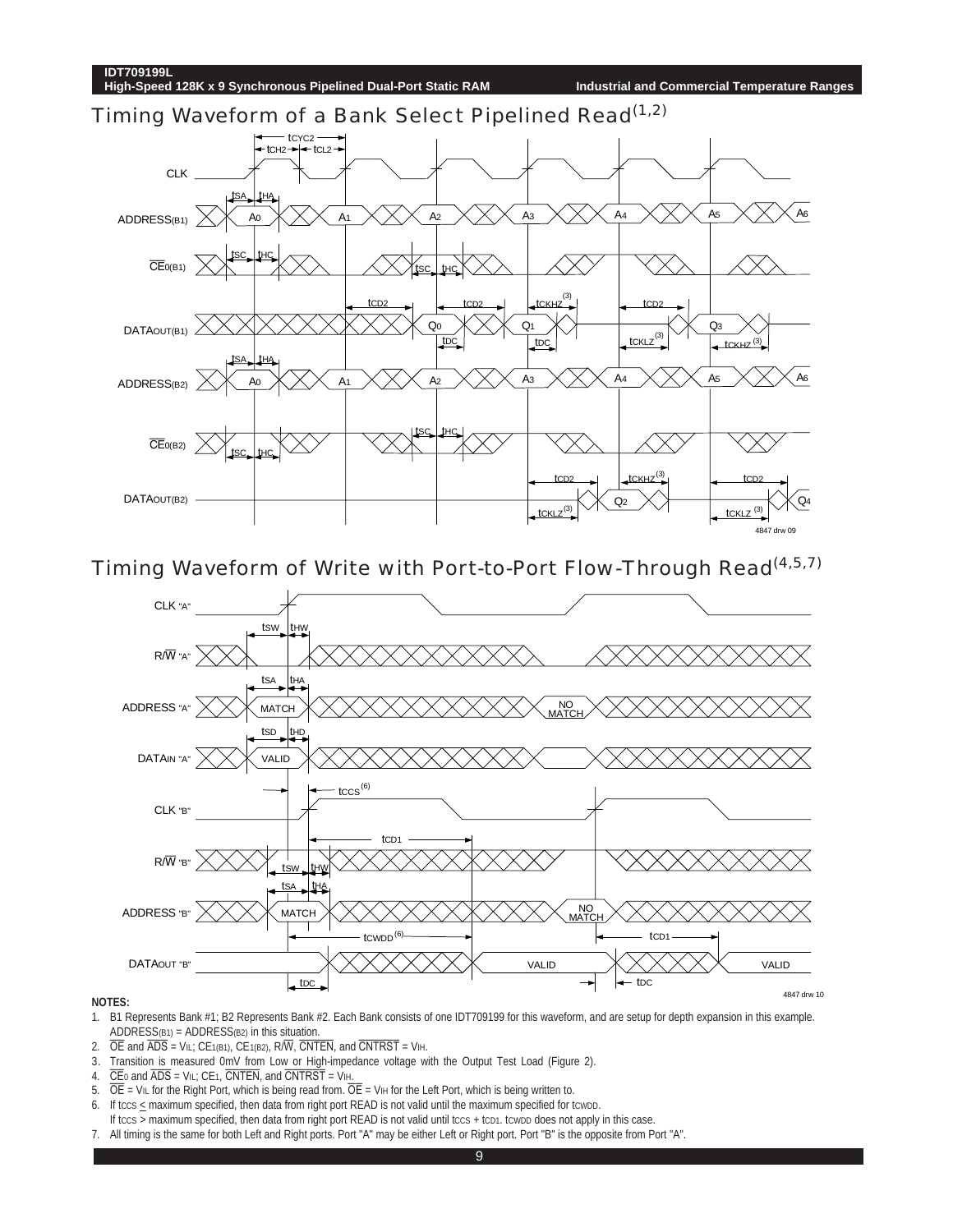

Timing Waveforn of Pipelined Read-to-Write-to-Read (OE Controlled)<sup>(3)</sup>



- 1. Transition is measured 0mV from Low or High-impedance voltage with the Output Test Load (Figure 2).
- 2. Output state (High, Low, or High-impedance) is determined by the previous cycle control signals.
- 3.  $\overline{CE}$  and  $\overline{ADS}$  = V<sub>IL</sub>; CE<sub>1</sub>,  $\overline{CNTEN}$ , and  $\overline{CNTRST}$  = V<sub>IH</sub>. "NOP" is "No Operation".
- 4. Addresses do not have to be accessed sequentially since ADS = VIL constantly loads the address on the rising edge of the CLK; numbers are for reference use only.
- 5. "NOP" is "No Operation." Data in memory at the selected address may be corrupted and should be re-written to guarantee data integrity.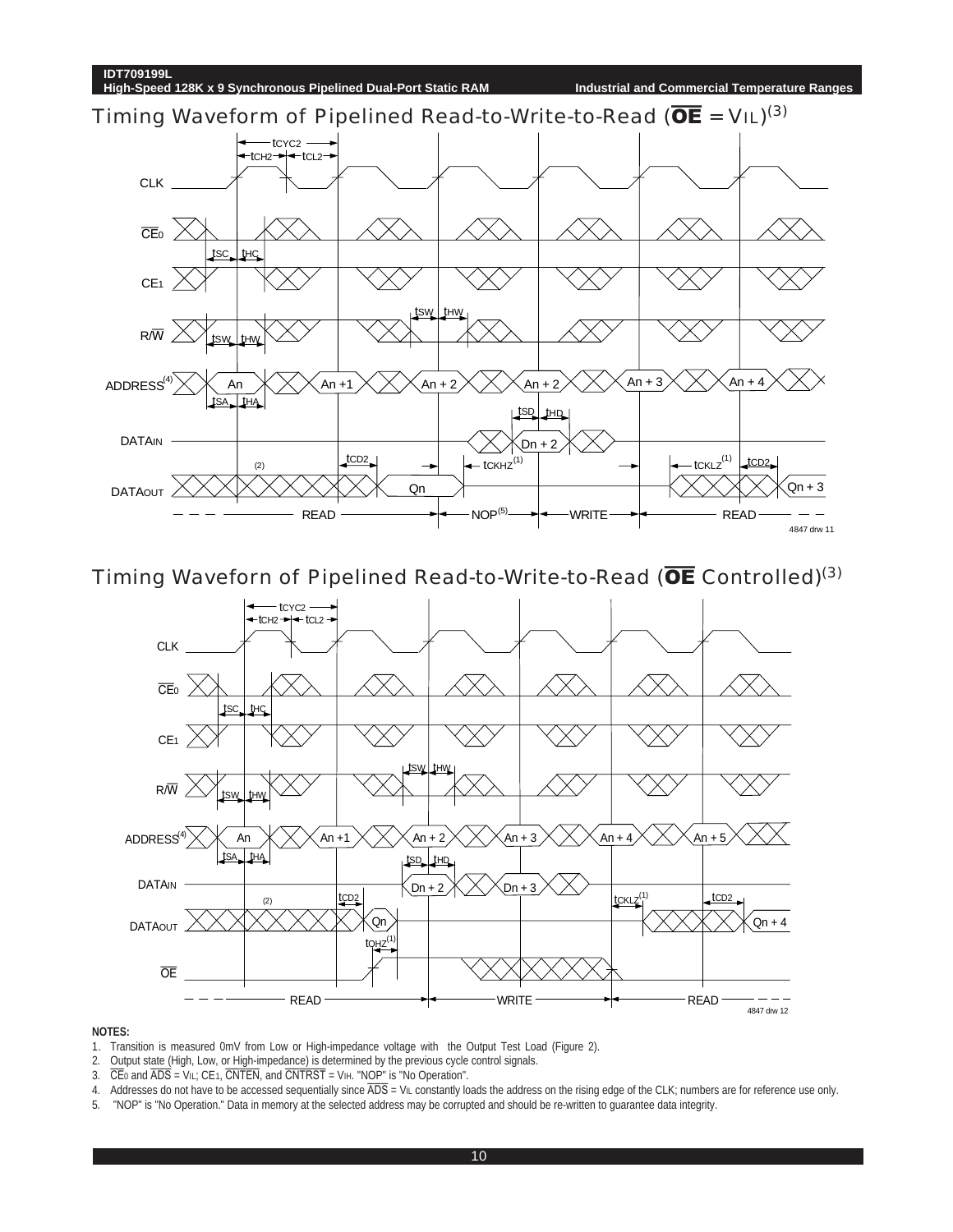

Timing Waveform of Flow-Through Read-to-Write-to-Read ( $\overline{\text{OE}}$  Controlled)<sup>(3)</sup>



- 1. Transition is measured 0mV from Low or High-impedance voltage with the Output Test Load (Figure 2).
- 2. Output state (High, Low, or High-impedance is determined by the previous cycle control signals.
- 3.  $\overline{CE}$  and  $\overline{ADS}$  = V<sub>IL;</sub> CE<sub>1</sub>,  $\overline{CNTEN}$ , and  $\overline{CNTRST}$  = V<sub>IH</sub>. "NOP" is "No Operation".
- 4. Addresses do not have to be accessed sequentially since  $\overline{ADS} = V_{IL}$  constantly loads the address on the rising edge of the CLK; numbers are for reference use only.
- 5. "NOP" is "No Operation." Data in memory at the selected address may be corrupted and should be re-written to guarantee data integrity.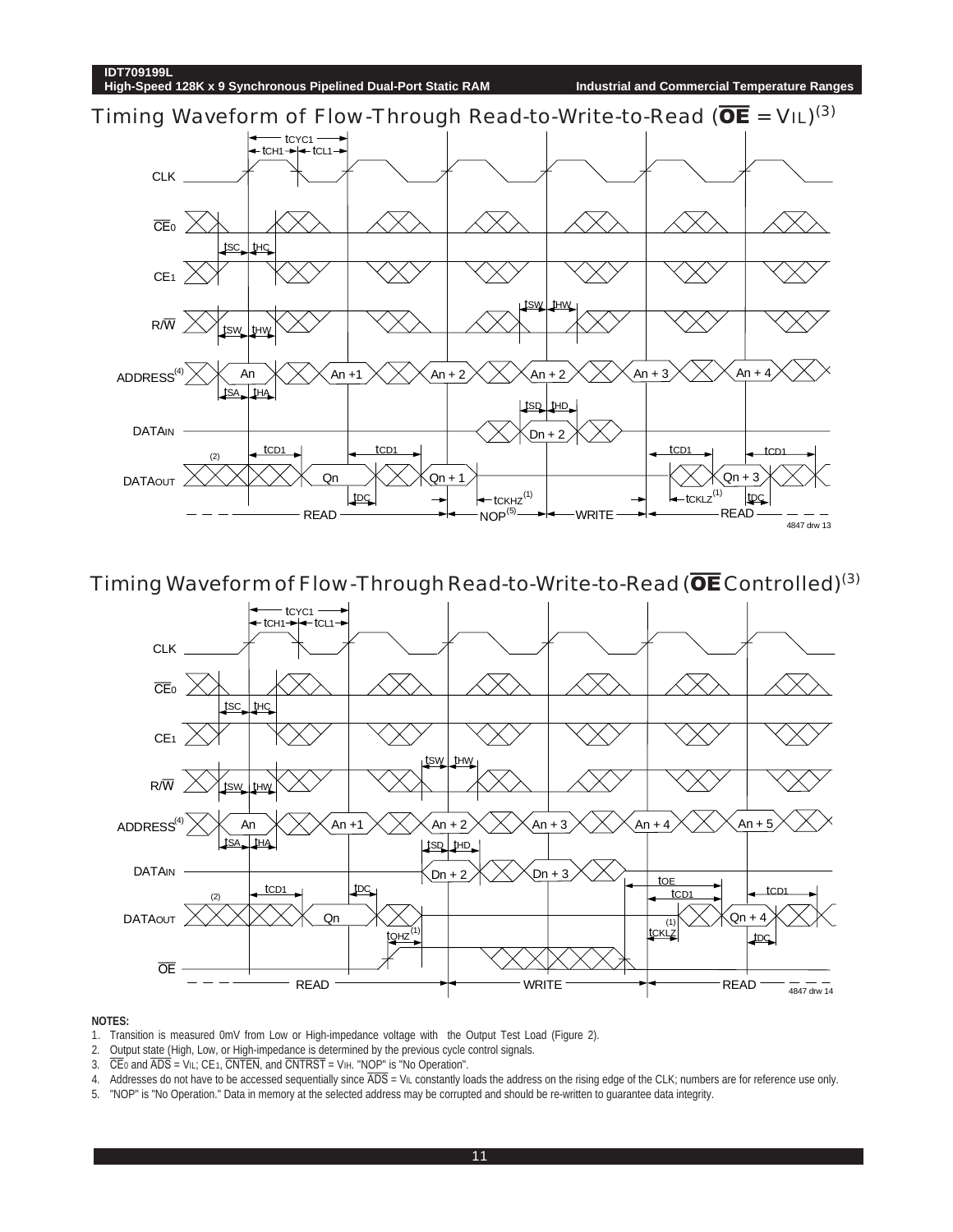Timing Waveform of Pipelined Read with Address Counter Advance<sup>(1)</sup>



Timing Waveform of Flow-Through Read with Address Counter Advance(1)



- 1.  $\overline{CE}$  and  $\overline{OE}$  = VIL;  $CE$ 1, R/ $\overline{W}$ , and  $\overline{CNTRST}$  = VIH.
- 2. If there is no address change via  $\overline{ADS}$  = VIL (loading a new address) or  $\overline{CNTEN}$  = VIL (advancing the address), i.e.  $\overline{ADS}$  = VIH and  $\overline{CNTEN}$  = VIH, then the data output remains constant for subsequent clocks.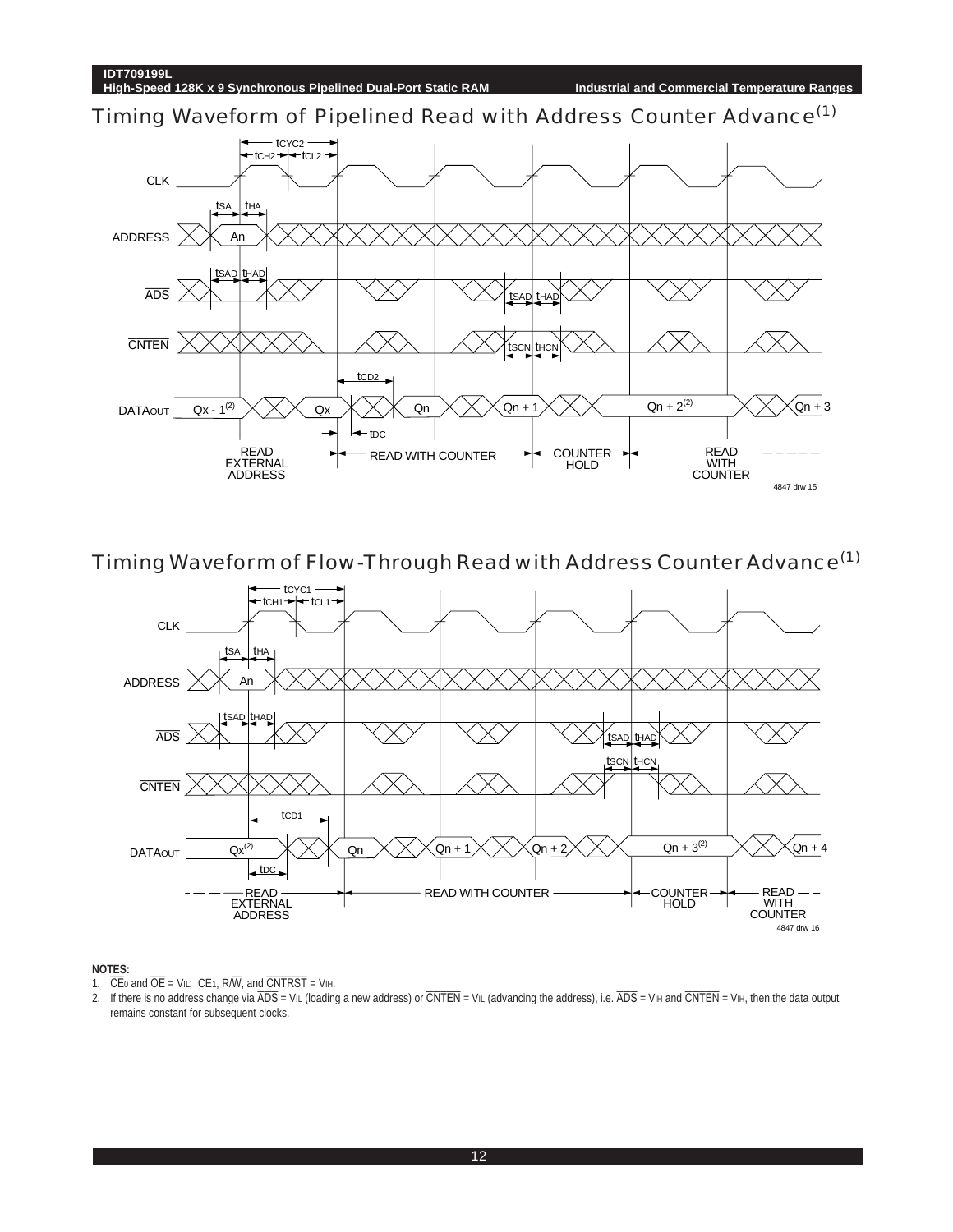Timing Waveform of Write with Address Counter Advance (Flow-Through or Pipelined Outputs)(1)



Timing Waveform of Counter Reset (Pipelined Outputs)(2)



- 1.  $\overline{CE}$  and R/ $\overline{W}$  = V<sub>IL</sub>; CE<sub>1</sub> and  $\overline{CNTRST}$  = V<sub>IH</sub>.
- 2.  $\overline{\text{CE}}$ 0 = VIL; CE1 = VIH.
- 3. The "Internal Address" is equal to the "External Address" when  $\overline{ADS} = VIL$  and equals the counter output when  $\overline{ADS} = VIL$
- 4. Addresses do not have to be accessed sequentially since  $\overline{ADS} =$  VIL constantly loads the address on the rising edge of the CLK; numbers are for reference use only. 5. Output state (High, Low, or High-impedance) is determined by the previous cycle control signals.
- 6. No dead cycle exists during counter reset. A READ or WRITE cycle may be coincidental with the counter reset cycle.
- 7. CNTEN = VIL advances Internal Address from 'An' to 'An +1'. The transition shown indicates the time required for the counter to advance. The 'An +1' Address is written to during this cycle.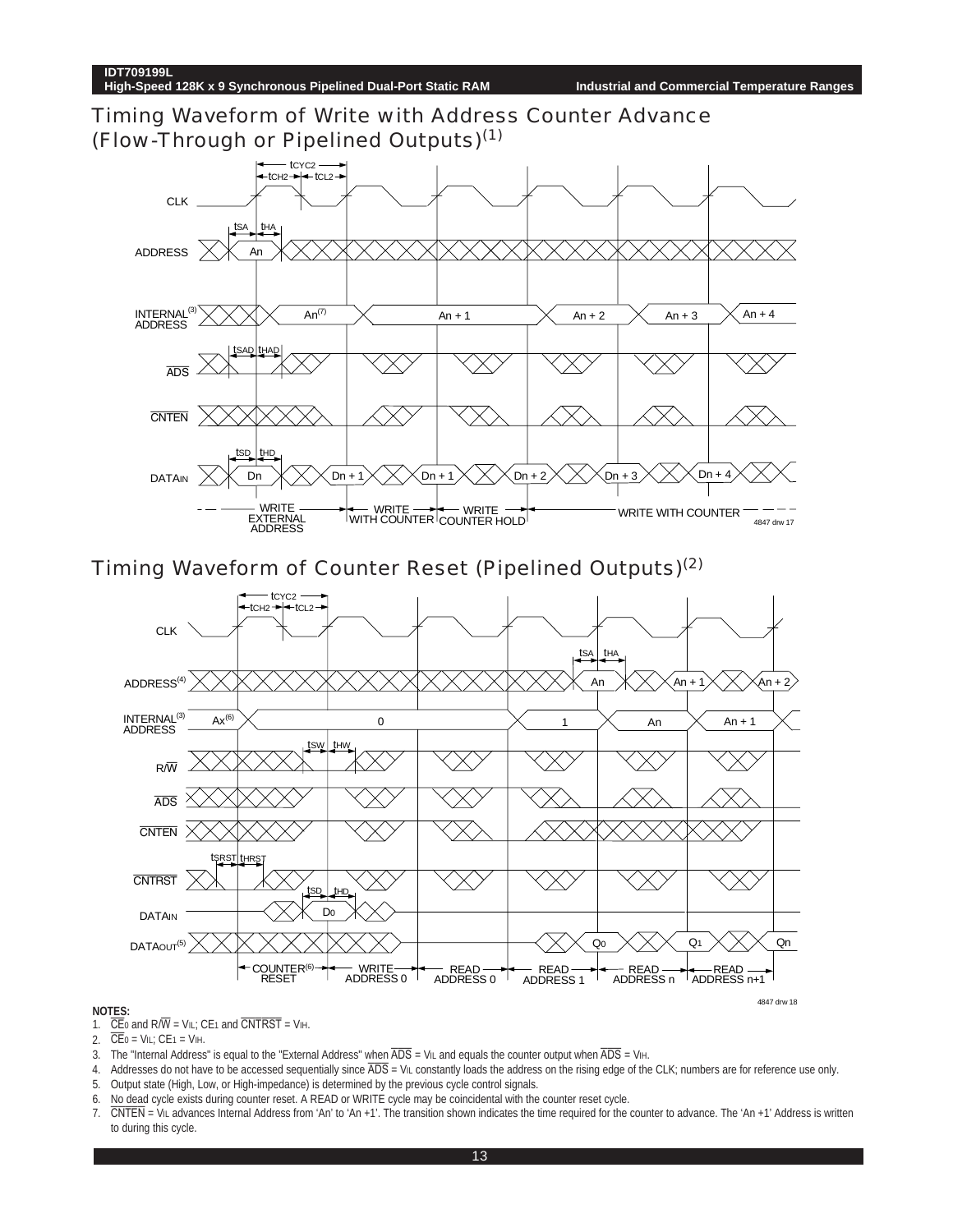#### **High-Speed 128K x 9 Synchronous Pipelined Dual-Port Static RAM Industrial and Commercial Temperature Ranges**

### A Functional Description

The IDT709199 provides a true synchronous Dual-Port Static RAM interface. Registered inputs provide minimal set-up and hold times on address, data, and all critical control inputs. All internal registers are clocked on the rising edge of the clock signal, however, the self-timed internal write pulse is independent of the LOW to HIGH transition of the clock signal.

An asynchronous output enable is provided to ease asynchronous bus interfacing. Counter enable inputs are also provided to stall the operation of the address counters for fast interleaved memory applications.

 $\overline{CE}$ 0 = VIH or CE1 = VIL for one clock cycle will power down the internal circuitry to reduce static power consumption. Multiple chip enables allow easier banking of multiple IDT709199's for depth expansion configurations. When the Pipelined output mode is enabled, two cycles are required with  $\overline{CE}$ <sub>0</sub> = V<sub>IL</sub> and CE<sub>1</sub> = V<sub>IH</sub> to reactivate the outputs.

### Depth and Width Expansion

The IDT709199 features dual chip enables (refer to Truth Table I) in order to facilitate rapid and simple depth expansion with no requirements for external logic. Figure 4 illustrates how to control the various chip enables in order to expand two devices in depth.

The 709199 can also be used in applications requiring expanded width, as indicated in Figure 4. Since the banks are allocated at the discretion of the user, the external controller can be set up to drive the input signals for the various devices as required to allow for 18-bit or wider applications.



**Figure 4. Depth and Width Expansion with IDT709199**